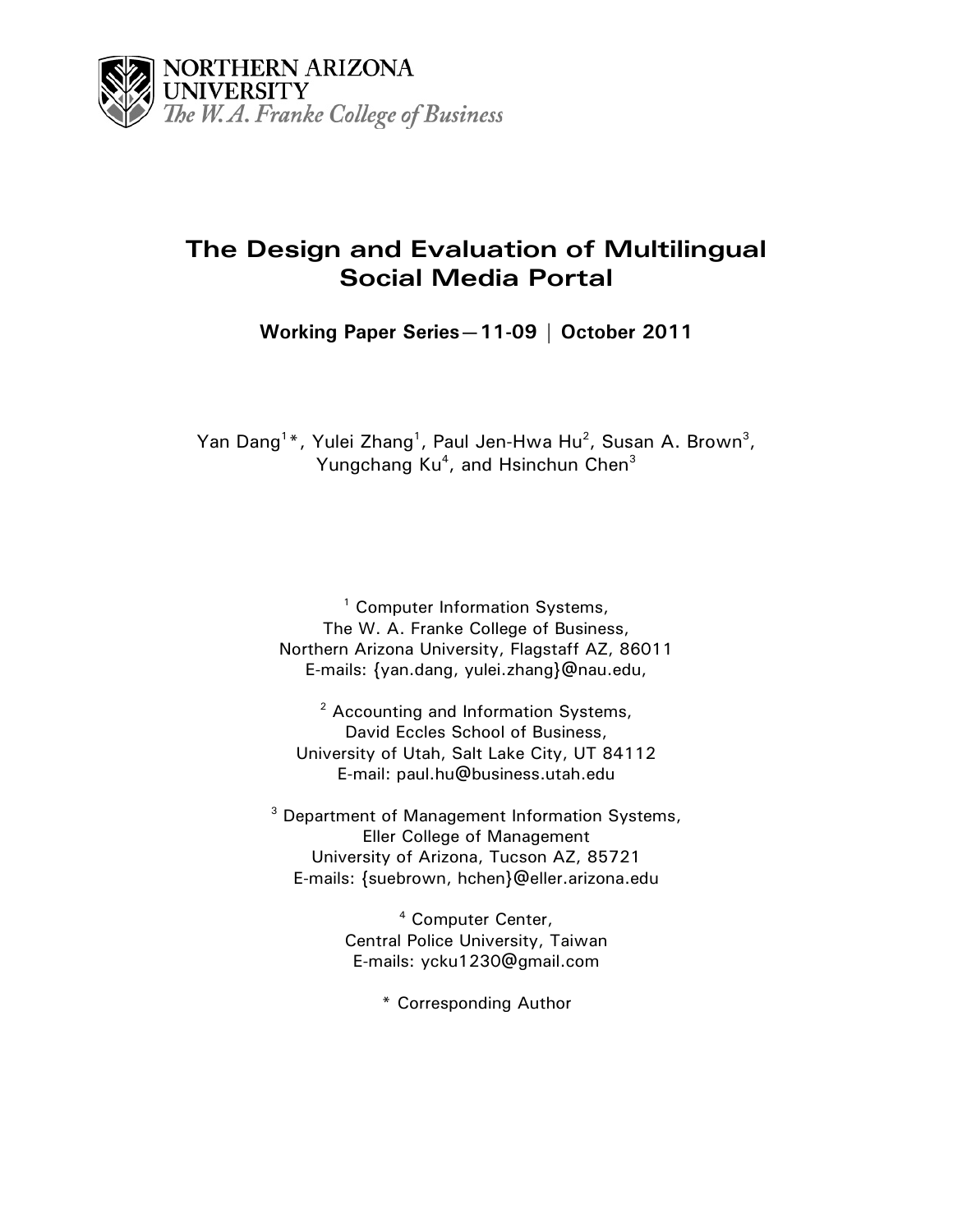# **The Design and Evaluation of Multilingual Social Media Portal**

### **1. Introduction**

Web 2.0 has created a large amount of user-generated content from online social media such as forums, blogs, social-networking sites, etc. [\(Chen, 2010\)](#page-13-0). As a result, the volume of social media data has been growing exponentially. Such user-generated data contains valuable information about people's ideas and opinions toward products, services or social/political issues.

However, certain characteristics of user-generated content make it difficult to analyze this type of data. One characteristic is that most of such content is unstructured/semi-structured and stored across various data sources. Typically, there is no standard format when users post information on various social media sites such as forums, blogs, or social networking sites. Compared with other formal online data sources such as news websites and scientific dataset sources, such unstructured/semi-structured user-generated content first needs to be organized before further analysis. When people search information in social media sites, even for one specific topic or event, they will find more than one site (often a lot of sites) providing related information. Therefore, to use multiple data sources, another issue is raised - the data organizing procedure developed for one particular social media site typically cannot be applied to another.

Another characteristic is that much user-generated content is written in different languages. According to the latest statistics (updated in June 2010) of Internet users by language, 72.7% of Internet users are non-English speaking users

[\(http://www.internetworldstats.com/stats7.htm\)](http://www.internetworldstats.com/stats7.htm). The top five groups of non-English speaking users are Chinese (24.2%), Spanish (7.8%), Japanese (4.7%), Portuguese (3.9%), and German (3.6%). Providing effective mechanisms to deal with multilingual data sources is critical for searching and analyzing social media data. Because of these two characteristics, traditional data analytical tools may not be able to access social media data or present it in a usable format [\(Kawamura, 2010\)](#page-14-0). In addition, as the foundation for further data analytics, it is important to provide an automated, flexible way to access various social media sites in real-time, extract only the relevant content, and add structure to the data [\(Kawamura, 2010\)](#page-14-0).

This study aims to develop an infrastructure for better social media data access. Specifically, an integrated framework of multilingual social media portal was developed. Three major functions were provided in the framework. They are Data Integration, Search Support, and Automatic Multilingual Translation Support. To evaluate the performance of the proposed portal framework, a user-oriented evaluation study was conducted to compare the performance of the portal with that of a benchmark system in terms of efficiency, effectiveness, system quality, ease of use, usefulness, user satisfaction, and intention to use.

The remainder of this paper is organized as follows. Section 2 discusses the data integration demand, multilingual issue, and spidering techniques related to social media data, as well as Web portals. Section 3 lists the research questions of this study. Section 4 describes the system development framework. Section 5 provides detailed information of the system evaluation study, including the prototype system, the benchmark system, research hypotheses, measurement variables, subjects and tasks, and data analysis and results. Section 6 summarizes this study and discusses future research directions.

### **2. Data Integration Demand, Multilingual Issue, Spidering Techniques, and Web Portals**

The two-way communication enabled by Web 2.0 [\(O'Reilly, 2005\)](#page-14-1) has fostered the exponential growth of user-generated content on the Web. Different from formal media, this new platform contains a vast amount of rich information about individuals' opinions and ideas. The followings are some examples.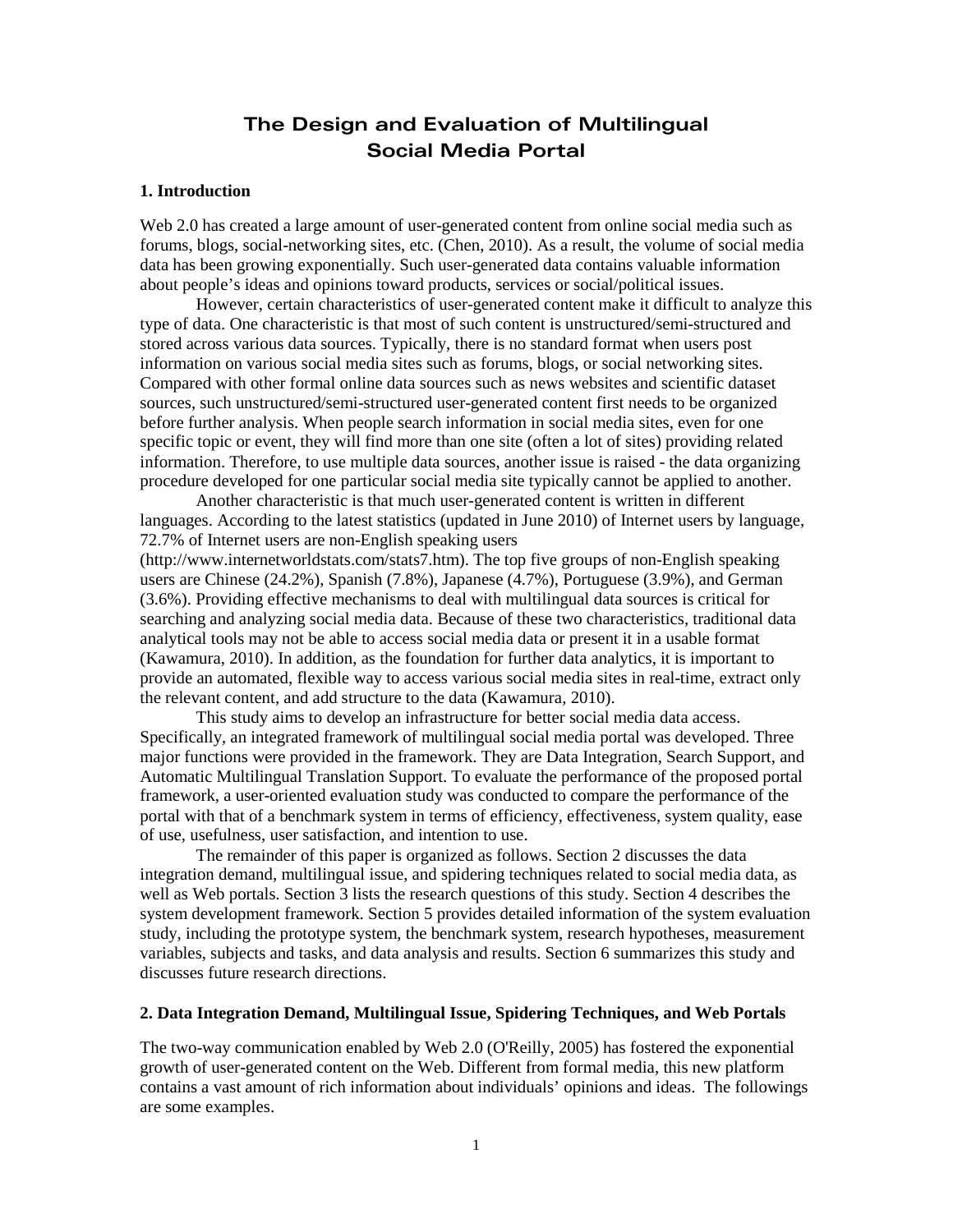- *Business Intelligence 2.0*: Companies try to identify ways to make profits by analyzing users' online activities, opinions and feedbacks [\(Chen, 2010;](#page-13-0) [Kaplan &](#page-14-2)  [Haenlein, 2010\)](#page-14-2).
- *Government 2.0*: Decision and policy makers try to establish real-time online interactions with citizens, businesses, and government agencies to further enhance the efficiency and effectiveness of the decision/policy making process [\(Chen, 2009;](#page-13-1) [Palvia & Sharma, 2007\)](#page-14-3).
- *Health 2.0*: Doctors, patients, and scientists utilize social media sites to provide personalized health care, collaborate, and promote health education [\(Hughes, Joshi,](#page-14-4)  [& Wareham, 2008\)](#page-14-4).

### **2.1 Data Integration Demand of Social Media Data**

Most user-generated content is unstructured/semi-structured. Recently, it has been reported that 95% of the 1.2 zettabytes of data in the digital universe is unstructured, 70% of which is usergenerated content from social media [\(Roberts, 2011\)](#page-14-5). Traditional data analytical tools may not be able to access the unstructured/semi-structured social media data or present it in a usable format [\(Kawamura, 2010\)](#page-14-0). Therefore, integrating social media data has become the biggest challenge [\(Kawamura, 2010\)](#page-14-0). An automated, flexible way to access various social media sites in real-time and to extract only the relevant content is in demand.

The goal of data integration of user-generated content is to enrich the unstructured/semistructured data (e.g., online postings, comments, and conversations) by structuring them in a way that various types of information can be obtained - when it occurred, who said it, and what main points it conveyed [\(Kawamura, 2010\)](#page-14-0). Although different social media sites often have different styles, after data integration, a consistent format can be obtained. Further data analytical tools can then be developed based on the consistent data format.

### **2.2 Multilingual Issue of User-Generated Content**

When the Internet was first created in 1969 as DARPANET, it was dominated by English [\(Crystal, 2001\)](#page-13-2). Nowadays, the World Wide Web contains information in more than 1,000 languages [\(Crystal, 2001\)](#page-13-2). Since 2000, there have been more non-English-speaking users than English-speaking users on the Internet [\(Global Reach, 2004\)](#page-14-6). According to the latest statistics (updated in June 2010) of Internet user by language, 72.7% of Internet users are non-English speaking users [\(http://www.internetworldstats.com/stats7.htm\)](http://www.internetworldstats.com/stats7.htm).

Since a lot of user-generated content has been written in different languages, an automatic translation support would be important to assist people's understanding of such multilingual content. Different methods have been explored to execute translation tasks [\(Abusalah,](#page-13-3)  [Tait, & Oakes, 2005;](#page-13-3) [Zhou, Huang, & Chen, 2008;](#page-14-7) [Zhou, Qin, Chen, & Nunamaker, 2005\)](#page-14-8), such as dictionary-based approach, corpus-based approach, and machine translation-based approach.

In the dictionary-based approach, a bilingual dictionary is first constructed, and then a translation result is obtained by looking up a given term in the dictionary [\(Abusalah et al., 2005;](#page-13-3) [Zhou et al., 2005\)](#page-14-8). Depending on needs, the dictionary can be general or domain-specific. The corpus-based approach analyzes a large collection of documents to construct a statistical translation model [\(Abusalah et al., 2005;](#page-13-3) [Zhou et al., 2005\)](#page-14-8). A corpus is a repository consisting of textual documents, paragraphs and sentences written in one or more natural languages. The advantage of the corpus-based approach is that there is no need to rely on manually created bilingual dictionaries. Thus, this approach is more suitable for newly emerging domains where dictionaries are not available.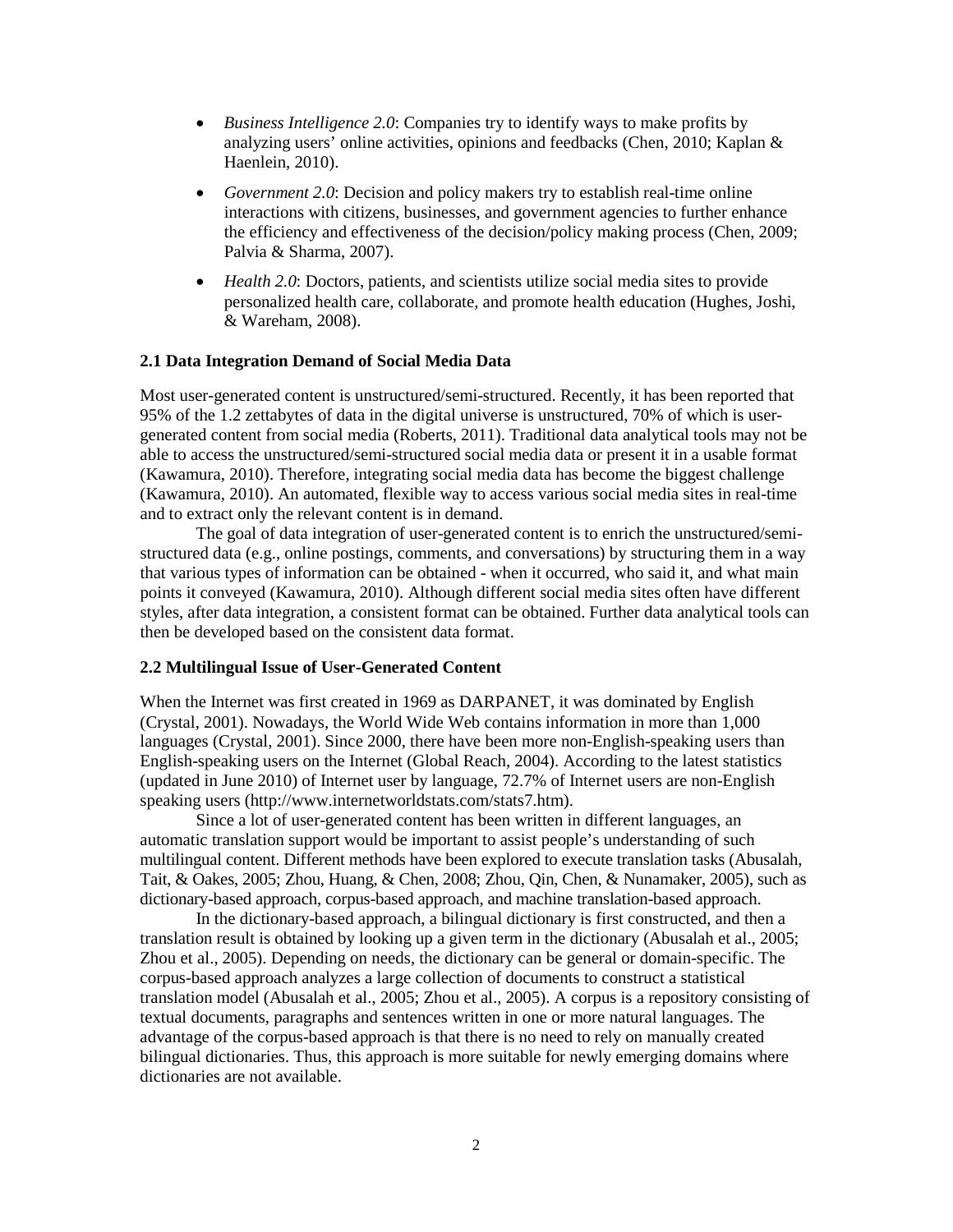The machine translation-based approach uses existing machine translation techniques to provide automatic translation (Abusalah et al. 2005, Zhou et al. 2005). Compared with other approaches, it is relatively easy to apply and incorporate into an integrated system, is faster when performing the translation tasks especially for large texts, and no extra training is needed. Examples include Google Translation [\(http://translate.google.com/\)](http://translate.google.com/), Babel Fish [\(http://babelfish.altavista.com\)](http://babelfish.altavista.com/), and FreeTranslation.com [\(http://www.freetranslation.com\)](http://www.freetranslation.com/). As one of the most popular machine translation tools, Google Translation provides translation functions for more than 80 languages.

### **2.3 Large Scale Data Spidering Techniques**

In order to collect large-scale data from the Internet, spidering techniques are often utilized. Spiders are defined as software programs that retrieve Web pages and documents by traversing the World Wide Web following hypertext links [\(Cheong, 1996\)](#page-13-4). There are six characteristics that are important for developing spiders, including accessibility, collection type, content richness, URL ordering features, URL ordering techniques, and collection update procedure [\(Fu, Abbasi, & Chen,](#page-13-5)  [2010\)](#page-13-5). Based on these characteristics, an effective spider needs to be able to deal with the registration of targeted sites (accessibility), collect and extract related information (collection type), filter out non-relative information (content richness), sort queued URLs (URL ordering features and techniques), and keep the collected information up-to-date (collection update procedure).

For social media portal, it is very important to collect the user-generated content in a timely manner. Therefore, the characteristic of collection update procedure is especially important. Two approaches are often used for collection update procedure, including periodic spidering and incremental spidering [\(Cho & Garcia-Molina, 2000\)](#page-13-6). The periodic approach respiders the entire collection of targeted sites in a fixed time interval. The disadvantage of this approach is that when the size of the collection becomes huge, it needs to take a lot of time and resources to spider the entire collection. On the contrary, the incremental spidering approach focuses on collecting only the newly added content in the targeted sites. Therefore, the spidering process can be done within a much shorter time period.

### **2.4 Review of Web Portals**

Web portals have been developed for various domains, such as business intelligence, health care, and emerging scientific areas (e.g. nanotechnology). However, most of them are in the traditional Web 1.0 era, utilizing Web 1.0 data sources such as Web pages and online scientific publications and documents. For example, Marshall et al. [\(2004\)](#page-14-9) developed EBizPort, a Web portal for business intelligence, and conducted user evaluation to assess the performance of the system. Chung et al. [\(2004\)](#page-13-7) developed a similar system, CBizPort, which supported business intelligence analyses in Chinese document environments. The system evaluation results indicated promising user satisfaction. In health care domain, Zhou et al. [\(2006\)](#page-14-10) designed and implemented a Chinese medical portal (i.e., CMedPort), which allowed users to search for Web pages from local collections and meta-search engines, together with an encoding conversion between simplified and traditional Chinese to support cross-regional search and document summarization/ categorization. They conducted an experiment to evaluate the effectiveness, efficiency, error recovery, interface, and functionality of CMedPort, reporting that the use of CMedPort could result in significant improvements in users' search performance, compared with three benchmark regional search engines that included Sina, Yahoo! Hong Kong, and Openfind. The data sources for EBizPort, CBizPort, and CMedPort are all static Web pages.

Other Web portals have utilized online scientific publications, proceedings, documents, reports, and books. Examples include the Web of Science (http://scientific.thomson.com/products/wos/) by Thomson Scientific, the ACM Digital Library (http://portal.acm.org/dl.cfm) by the Association for Computing Machinery, the MEDLINE by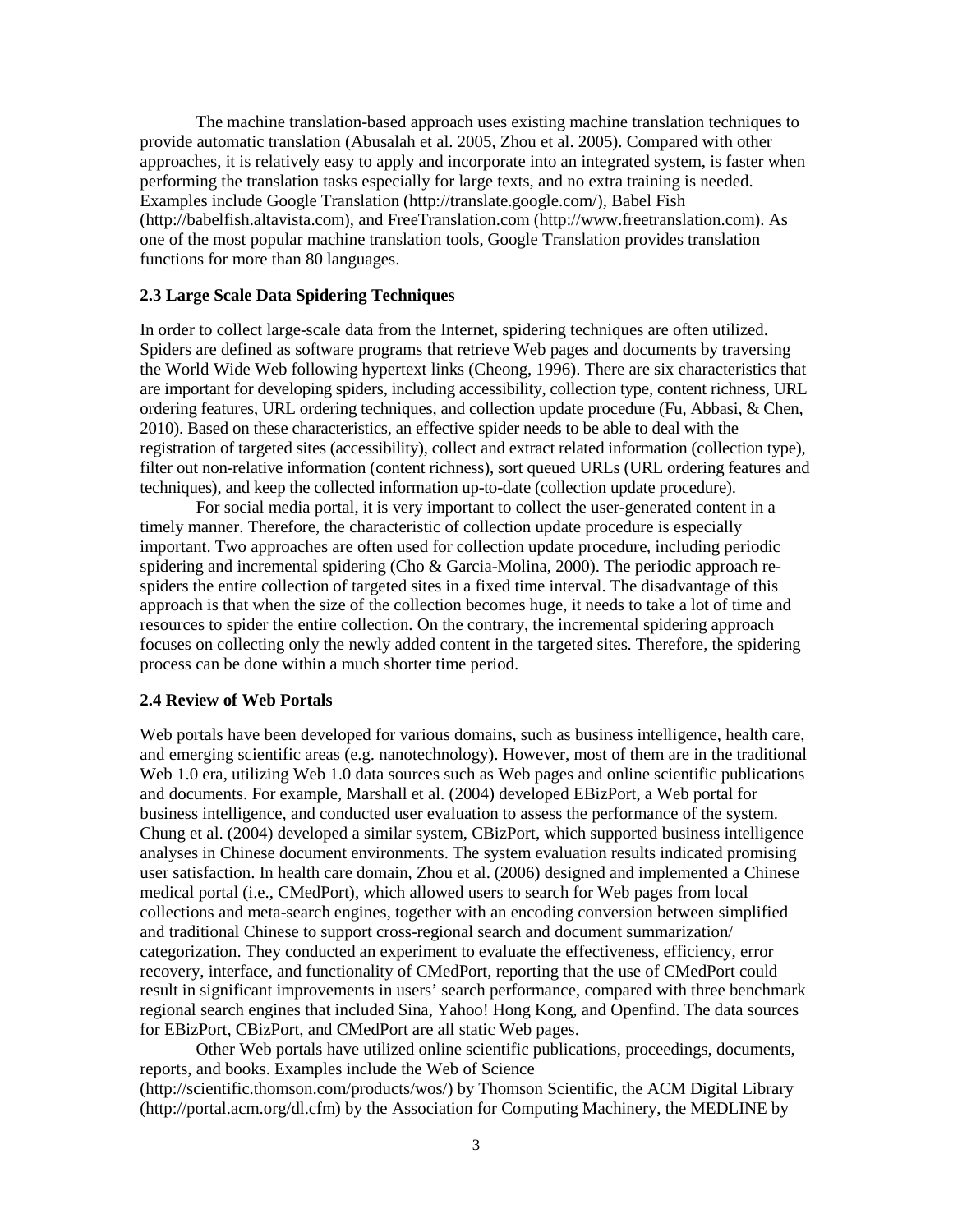the National Library of Medicine [\(http://www.nlm.nih.gov/\)](http://www.nlm.nih.gov/), the IEEE Computer Society Digital Library (http://www.computer.org/portal/site/csdl/index.jsp) by Institute of Electrical and Electronic Engineers, and Web-based systems maintained by leading patent offices to access patent documents (e.g., USPTO patent search system: http://patft.uspto.gov/). As to domain specific Web portals with analysis supports, for example, Dang et al. [\(2009\)](#page-13-8) developed a Web portal, Arizona Literature Mapper, which allowed users to gain comprehensive understanding of current development status and emerging trend of research related to bioterrorism diseases by analyzing scientific publications from the major online database. The portal has practical importance for biodefense and national security. User evaluations of the portal performance were favorable. Nano Mapper [\(2011\)](#page-13-9), a Webbased portal designed for nanotechnology domain, provided various types of search supports as well as analyses supports on data sources of nanotechnology-related patents and grant documents. Evaluation studies indicated the high effectiveness and efficiency of the system, as well as favorable user satisfaction toward using the system.

All the above systems used Web 1.0 data sources such as Web pages and online scientific publications and documents. None of them has utilized the Web 2.0 social media data sources, the content of which is user-generated with particular characteristics and demand of data integration of huge amount of unstructured data and real-time multilingual translation support.

### **3. Research Questions**

As discussed in the above section, a systematic approach to integrate multilingual user-generated social media data is important and in demand. However, no previous research has developed an integrated framework to provide the access to multilingual, unstructured/semi-structured usergenerated content from different social media data sources. This study aims to develop a Web portal for multilingual social media data and systematically evaluate the performance of the portal. The research questions that this study seeks to address are:

- 1. How to develop a multilingual social media portal that can effectively deal with data integration and the multilingual issue associated with the unstructured/semi-structured user-generated content?
- 2. How to systematically evaluate the performance of the portal by comparing it with alternative ways of searching information in multilingual user-generated content?

# **4. Design and Implementation of the Social Media Portal**

The portal framework adopts a three-tier architecture. As shown in Figure 1, the architecture consists of a database layer, a logical control layer, and a presentation layer, from bottom to top. To address the data integration and multilingual issue, three major functions are implemented, including data integration support, search support, and multilingual translation support. The first one is implemented in the database layer, while the other two are implemented in the logic control layer.

### **4.1 The Database Layer**

The database layer deals with data collecting and parsing from targeted social media sites. To collect social media data, both complete spidering and incremental spidering are utilized. Complete Spidering is applied to forums the first time they are added to our collection, while incremental spidering is adopted if the forums already exist in the collection. When a new social media site is first added to the data collection, the complete spidering is applied to collect all available postings.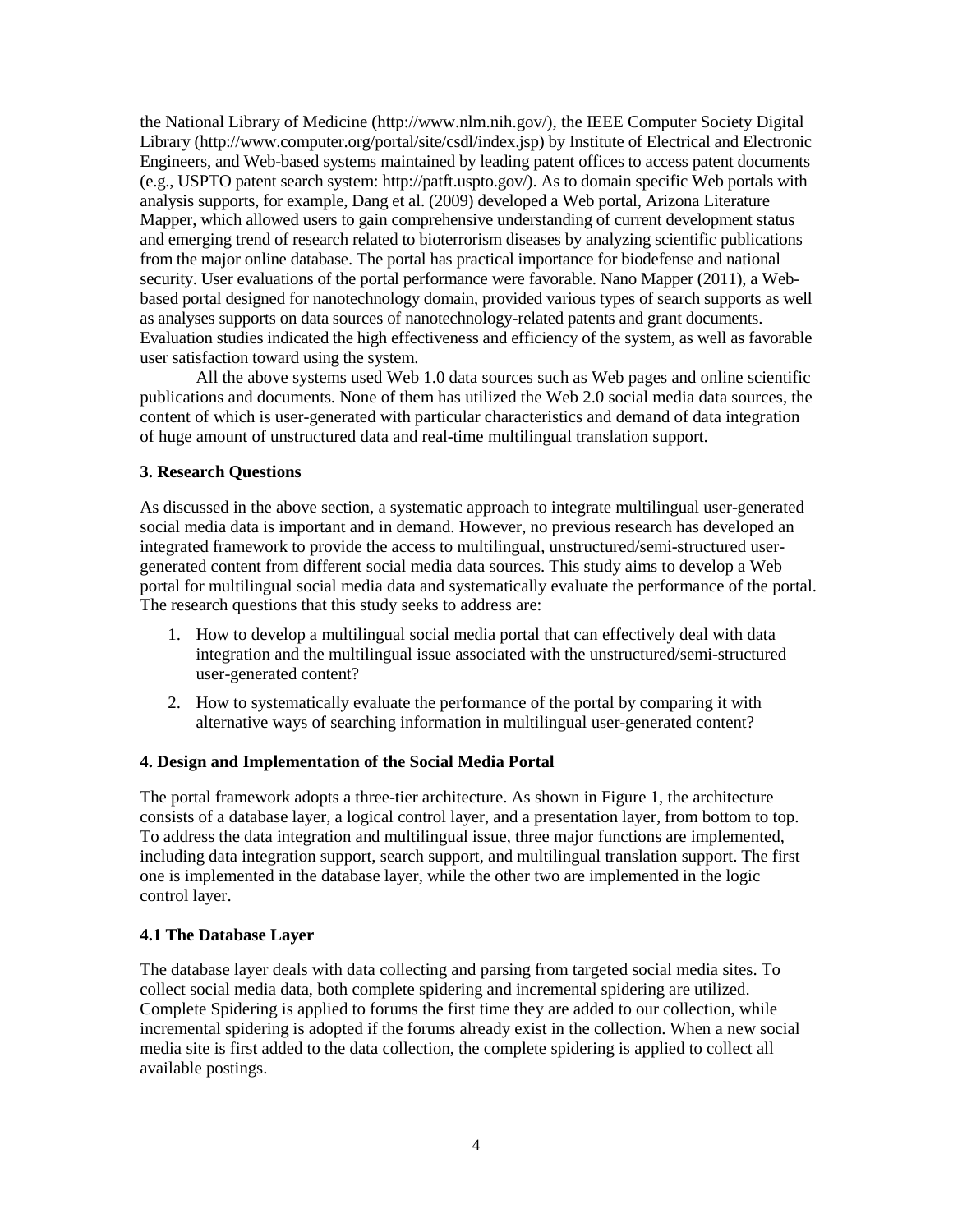

#### Figure 1. System framework architecture

Incremental spiders are then designed to identify and collect postings generated after the last updating time of the given site. To keep the data sources of the portal up-to-date, incremental spiders can be set to run periodically (e.g., weekly). Each time, only a small portion of data is collected and added to the portal, making the spidering process much more efficient. Different incremental spidering programs are developed and tailored for different social media sites. Using Web forums as an example, since each forum may contain various discussion themes, an incremental spider first needs to collect and compare the URLs of these themes (they can be treated as sub-forums). For each sub-forum, the incremental spider then needs to check the metadata of each discussion thread to get the date (or time) information of the last update of the thread. Threads updated later than the last update date (or time) will be collected. If it's a new thread, then all the postings within the thread will be collected.

Once collected, detailed data fields (such as posting titles, main posting bodies, authors, and posting dates) of the collated social media data will be extracted from the raw HTML Web pages and stored in a local database. A unified database design is adopted for different data sources. Thus, the data integration functionality is implemented in this layer.

### **4.2 The Logic Control Layer**

The logic control layer contains modules for handling search support and multilingual translation support functionalities. This layer acts as middleware that connects the presentation layer and the back-end database layer.

The search functionality allows users to search postings from each data source by searching keyword(s) in various data fields such as message/thread title, message body, author name, and/or post date. Users can specify the logical "AND" or "OR" operation among the keywords to obtain postings containing all or either of the given keywords. In addition to searching information in one particular data source, the system also enables users to search information across all data sources. To provide users with improved consistency and a more positive user experience, a unified search interface design was adopted for different data sources as well as for the across-all data sources search function.

The multilingual translation support functionality is provided in order to process multilingual content written in various languages. It is implemented using Google Translation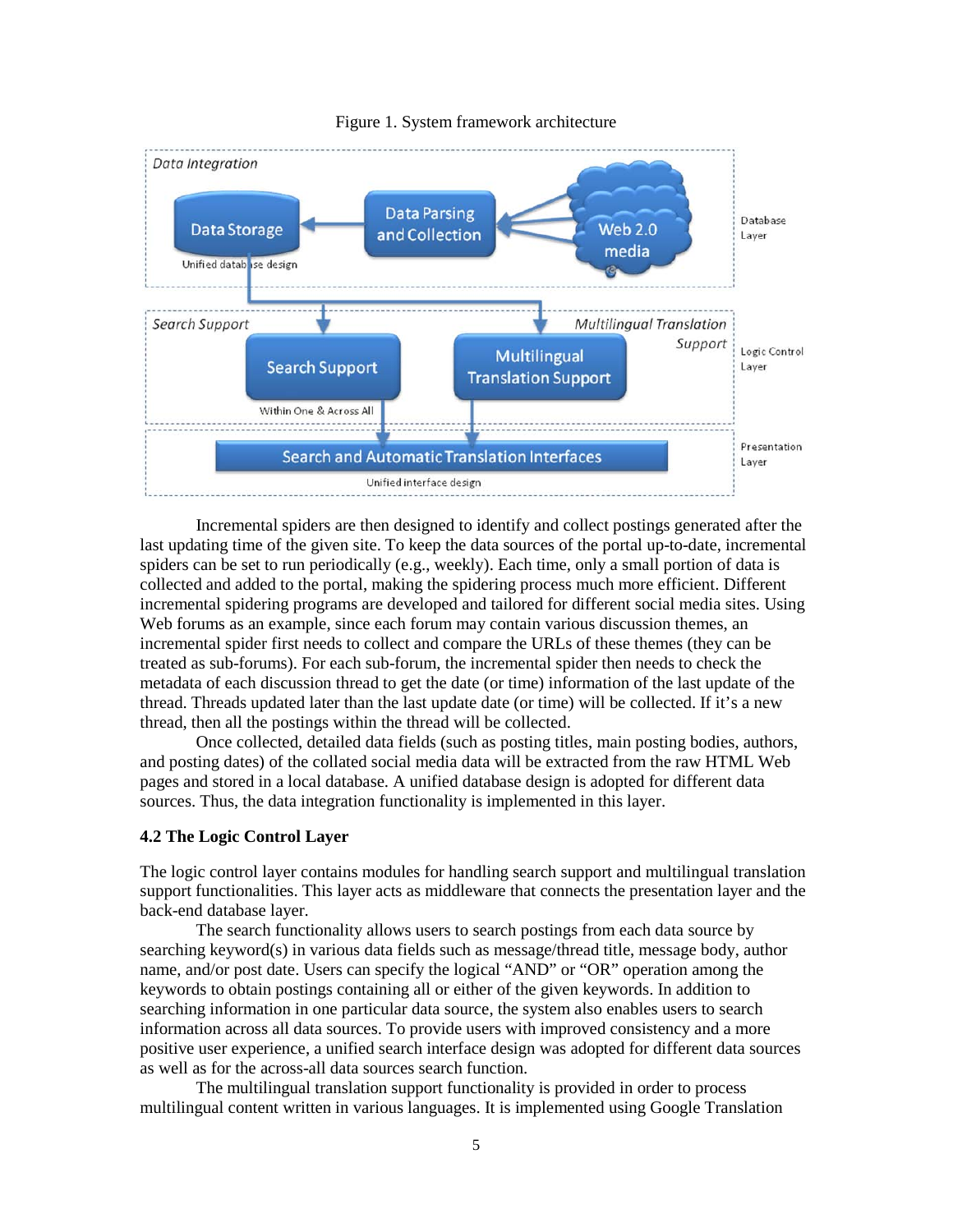API (http://code.google.com/apis/ajaxlanguage/documentation/#Translation), a machine translation based service. Although there are other multilingual translation services available online, we chose the Google Translation API for the following reasons. First, as one of the most widely used online translation services, it provides relatively stable, fast, and accurate translation performance in general. Second, it is free of charge and easy to access. No registration or validation is required. In addition, it can be easily integrated into Java-based Web applications.

# **4.3 The Presentation Layer**

The presentation layer provides user interfaces that enable access to specific functionality. JavaServer Pages (JSP) technology is used to develop the Web pages. When users search non-English forums, the results will be returned in both the original language and in English. Results in both languages are displayed on the same page using a double-column table format, each column for one language and each row for the same posting. To further assist users to search for multilingual content, when they conduct keyword searches in non-English forums, the system allows users to express their search terms in English even when the forum is mainly in another language (e.g., Arabic). In that case, the search will return matches for both the English terms and the Arabic translations of those terms. In the returned search results, keywords in both languages will be highlighted.

# **5. Evaluation Study and Results**

# **5.1 Dark Web Forum Portal: The Prototype System**

A prototype system, Dark Web Forum Portal (DWFP), has been developed based on the proposed system framework. Currently, the system contains user generated content from 29 important Web forums related to homeland security and selected by domain experts, with a total of 13 million postings from 340 thousand participants. Among them, 17 are in Arabic, 7 in English, 3 in French and 2 in German and Russian. Incremental spidering is set for data collecting and updating. We tested the spidering speed using an Arabic forum as an example – 29,016 new postings were generated by users in a six-week time period, and the spider could collect all of them in 39 minutes (i.e., about 12 postings per second).

The goal of the DWFP is to help users locate and understand and eventually utilize the social media data related to homeland security quickly and easily. It is an infrastructure to integrate heterogeneous forum data, and will serve as a strong complement to the current databases, news reports and other sources available to the research community in this area. Figure 2 shows a screenshot of the search support and multilingual translation support functionalities of the DWFP.

# **5.2 Benchmark System**

A user based evaluation is conducted to assess the performance of the DWFP developed based on the proposed system framework. A big challenge for the evaluation is that there is no existing system providing the same content or functionality as the DWFP. By consulting a couple of domain experts, they mentioned that without an aggregated system as the DWFP, using the search function provided in the original Web forum plus an online stand-alone translation function could be the best way they can leverage to search information in multilingual social media. We therefore used the original Web forum plus the web-based Google translation function [\(http://translate.google.com/\)](http://translate.google.com/) as the benchmark system. To make a fair comparison, the original Web forum also needs to provide keyword-based search functionality which is similar as the search support provided in the DWFP.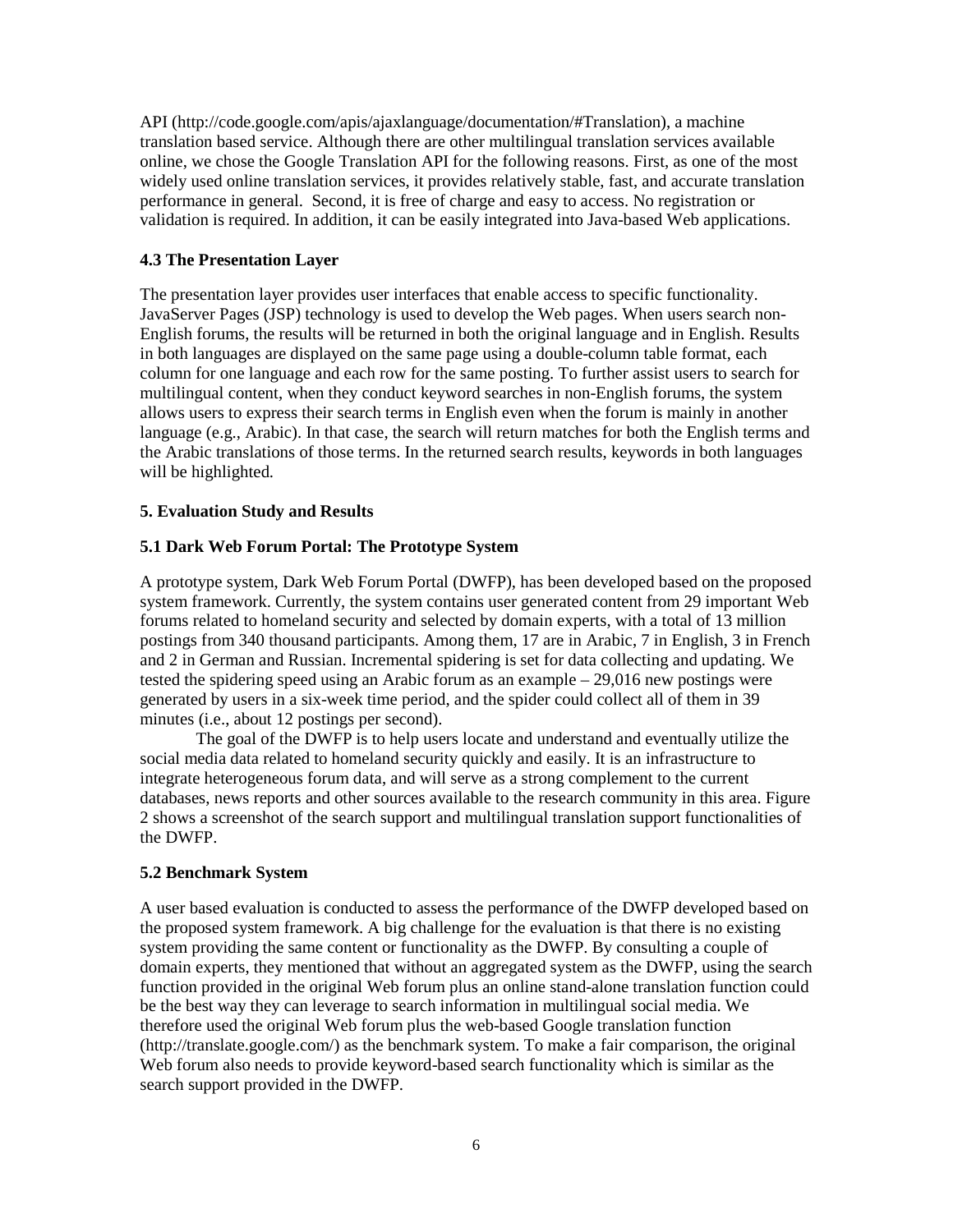### Figure 2. A screenshot of the search support and multilingual translation support functionalities of the DWFP



To minimize potential bias with any single language, two benchmark systems for two different languages were used. One benchmark system is the Arabic Web forum "Alokab," and the other benchmark system is the English Web forum "Islamic Awakening." The Alokab (Islamic Awakening) data collection in the DWFP contains the same set of data as that of the original Web form "Alokab" ("Islamic Awakening"). In addition, both the DWFP and the two original forums provide keyword-based search functions. Since the embedded translation support in the DWFP was implemented using Google Translation API, to make a fair comparison, subjects were asked to use the web-based Google translation function [\(http://translate.google.com/\)](http://translate.google.com/) when using the original Web forums to complete tasks.

### **5.3 Hypotheses**

A set of hypotheses was developed. By providing consistent data format and user interface of system functionality across multiple data sources as well as integrating the automatic translation capability to the system, we expect that users would be more likely to complete multilingual search tasks successfully and faster when using the DWFP than using the benchmark system. Thus, we hypothesize: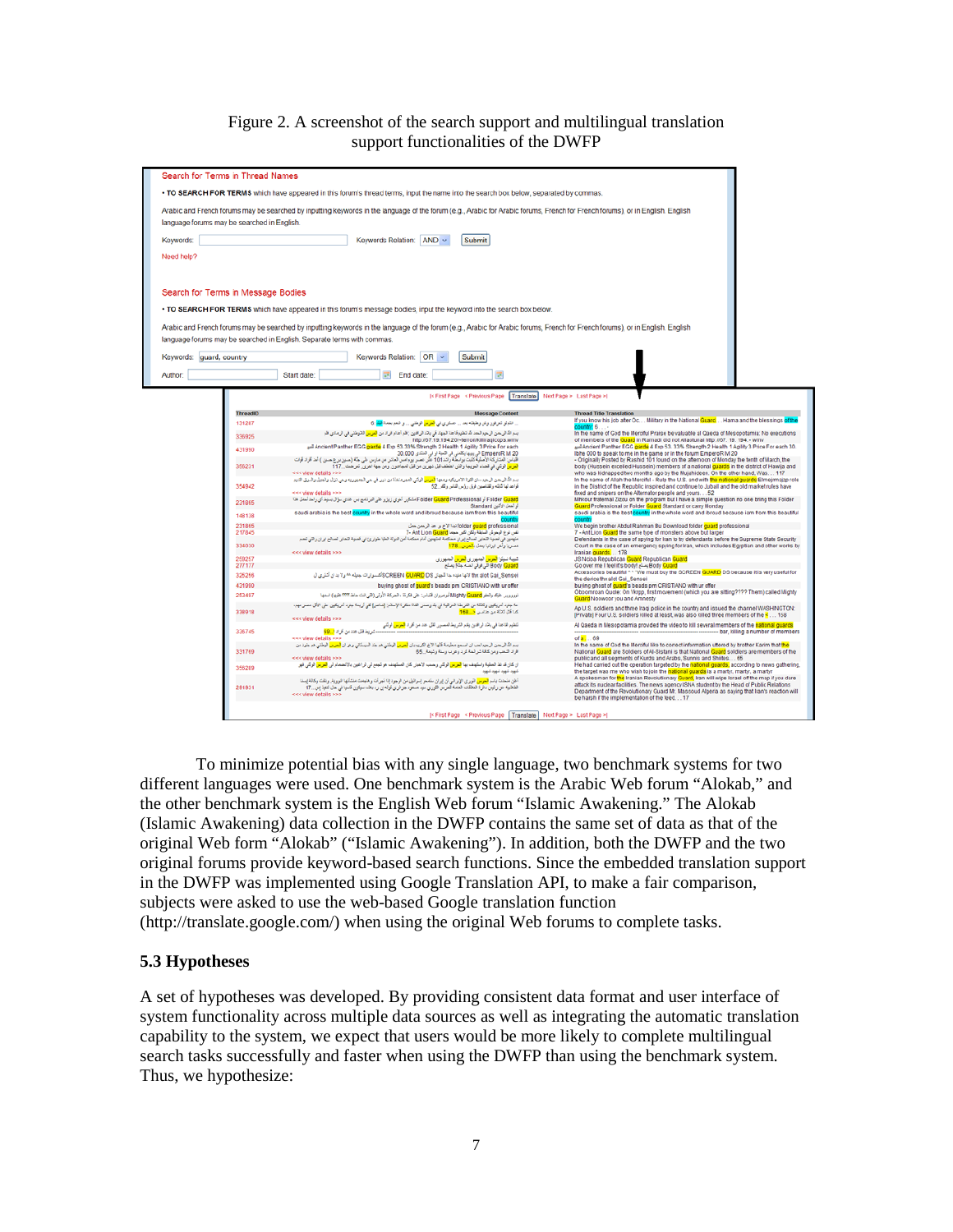H1: Users achieve higher efficiency when using the DWFP than using the benchmark system.

H2: Users achieve higher effectiveness when using the DWFP than using the benchmark system.

The system capabilities include data integration, search support, and automatic multilingual translation support. In addition, the system also provides some other helpful functions such as allowing users to use keywords in the target language to search information in forums in other languages and the display of messages in both languages with the keywords in both languages highlighted. With these supports, we expected that users would perceive higher system quality, ease of use and usefulness associated with the DWFP compared with the benchmark system. Therefore, we hypothesize:

H3: Users perceive higher system quality of the DWFP than the benchmark system.

H4: Users perceive the DWFP to be easier to use than the benchmark system.

H5: Users perceive the DWFP to be more useful than the benchmark system.

Based on all the above dimensions, users could then perceive higher satisfaction and be more willing to use the DWFP than the benchmark system. Thus, we hypothesize:

H6: Users perceive higher satisfaction of the DWFP than the benchmark system.

H7: Users perceive higher intention to use the DWFP than the benchmark system.

### **5.4 Experimental Design**

A repeated factor design was used. The system is the repeated factor at two levels: the DWFP and the original Web form plus Web-based Google translation function [\(http://translate.google.com/\)](http://translate.google.com/). Each subject used both the DWFP and a benchmark system to complete a set of tasks. For each subject, the order of the system usage was randomly assigned.

# **5.5 Measurement Variables**

5.5.1 Efficiency and Effectiveness

To test the hypotheses, both objective measures and users' subjective measures were used. Objective measures include efficiency and effectiveness. Efficiency was measured as the amount of time a subject took to complete a task. Effectiveness was measured in terms of task performance accuracy [\(Chung, Chen, & Nunamaker, 2005;](#page-13-10) [Chung et al., 2004;](#page-13-7) [Marshall et al.,](#page-14-9)  [2004;](#page-14-9) [Zhou et al., 2006\)](#page-14-10), which refers to how well a system supports the user to complete a search task correctly. It is calculated as: accuracy = number of correctly answered parts / total number of parts.

5.5.2 A Comprehensive Measure of System Quality – QUIS

Users' subjective measures included system quality, ease of use, usefulness, user satisfaction, and intention to use. System quality measures the specific qualities of the information processing system itself [\(DeLone & McLean, 1992,](#page-13-11) [2003;](#page-13-12) [Rai, Lang, & Welker, 2002\)](#page-14-11). As the goal of social media portal is to address the issues like data integration and multilingual issues, system quality is a very important factor to measure social media systems. Ease of use has been treated as an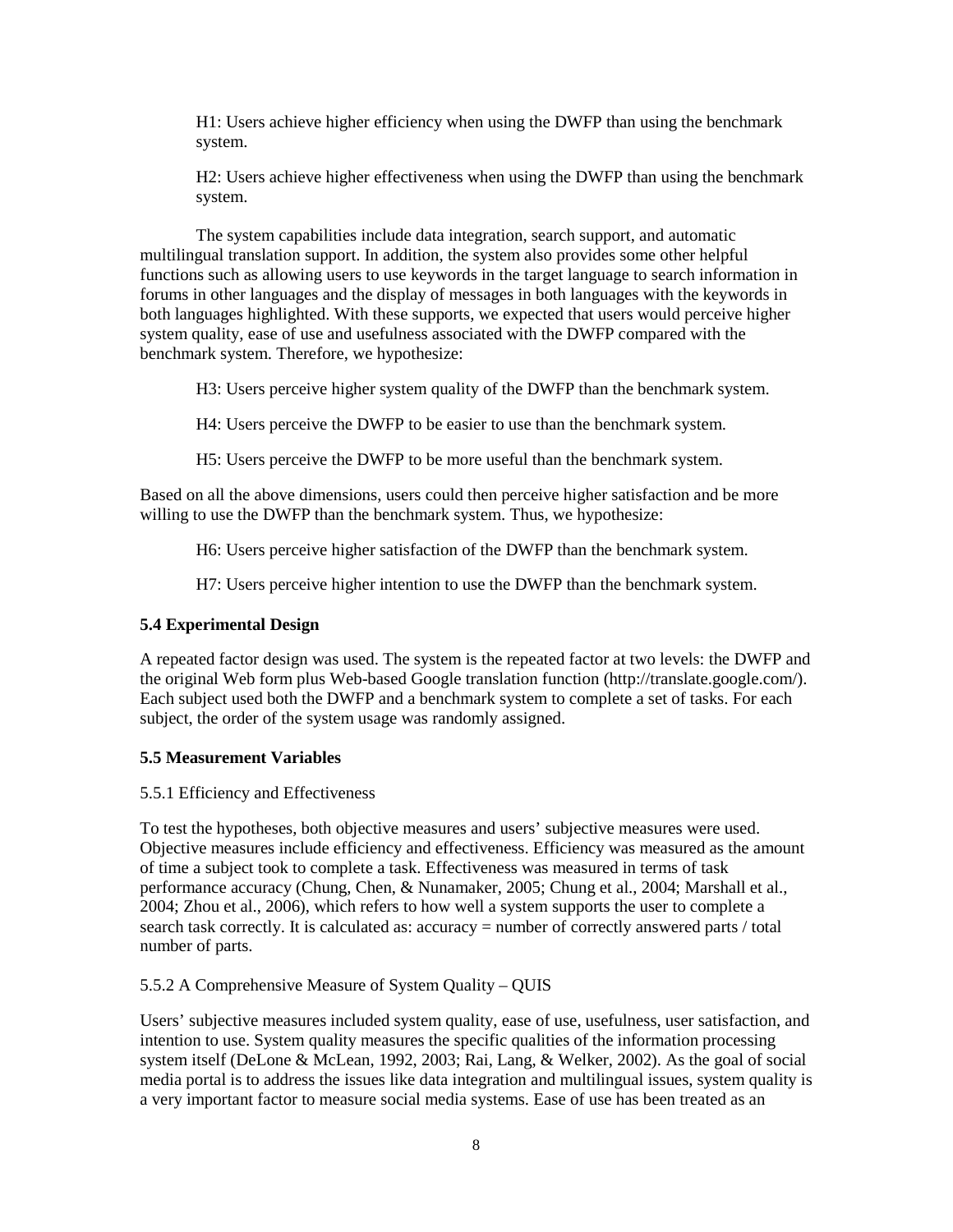important component of system quality, and previous research used it as the measure of system quality [\(Doll & Torkzadeh, 1998;](#page-13-13) [Rai et al., 2002;](#page-14-11) [Seddon & Kiew, 1994\)](#page-14-12). To obtain a more comprehensive assessment of system quality, we used the Questionnaire for User Interaction Satisfaction (QUIS) to measure system quality in this study. The QUIS was developed to measure software usability in a standard, reliable and valid way [\(Chin, Diehl, & Norman, 1988\)](#page-13-14). It provides measurement items that focus exclusively on assessing users' perceptions of their interactions with a computer system from various aspects [\(Chin et al., 1988;](#page-13-14) [Harper, Slaughter, &](#page-14-13)  [Norman, 1997\)](#page-14-13).

After its initiation, the QUIS has been updated and several versions have been released. Currently, the newest version is the QUIS 7.0 [\(http://lap.umd.edu/quis/\)](http://lap.umd.edu/quis/) which contains five major dimensions including: Overall Reactions to the System, Screen factors, Terminology and System Information, Learning Factors, and System Capabilities [\(Harper et al., 1997\)](#page-14-13). The QUIS 7.0 also contains several optional dimensions, such as technical manuals, on-line tutorials, multimedia and teleconferencing, which can be used to assess computer systems with certain capabilities [\(Harper et al., 1997\)](#page-14-13). The five core dimensions were used in this study to measure system quality. The optional dimensions were excluded because they are not suitable for the system framework proposed in this study.

### 5.5.3 Other Subjective Measurement Variables

The measurement items of ease of use, usefulness, user satisfaction, and intention to use were adapted from previously validated scales [\(Bhattacherjee, 2001;](#page-13-15) [Davis, 1989\)](#page-13-16), with minor wording changes appropriate for the subjects and contexts. All the items used a seven-point Likert scale, with 7 being "strongly agree," 4 being "neutral," and 1 being "strongly disagree."

### **5.6 Subjects**

Subjects were senior level students from a police university in Taiwan. After graduation, most of them either would become police officers or security analysts. They were the potential target users of the DWFP. Subject recruiting and data collection were conducted and provided by collaborator researchers from Taiwan.

# **5.7 Tasks**

Four scenario-based tasks were designed with the assistance of several domain experts, two tasks for searching information from the "Alokab" data collection and the other two for searching information from the "Islamic Awakening" data collection. Each subject used one system (either the DWFP or the benchmark system) to complete the four tasks and then completed a questionnaire to provide their assessment of the system based on the measurement variables. They repeated these tasks using the other system and completed the questionnaire to assess the second system. The order of the tasks to be performed by each subject was randomized, thus mitigating the potential influences of task sequencing.

# **5.8 Data Analysis and Results**

A total of 78 subjects participated in the study, 67 males and 11 females. The mother language of all subjects was Chinese. Both Arabic and English were foreign languages to them. To ensure the success of data collection, the experiment tasks were provided to the subjects in Chinese. The measurement items in the questionnaire were also translated to Chinese. Back translation was conducted to make sure the quality of the translation. Table 1 lists the aggregated subject information. On average, the subjects were relatively experienced computer users with around 10 years of experience. About half of them were trained to be police officers and the other half were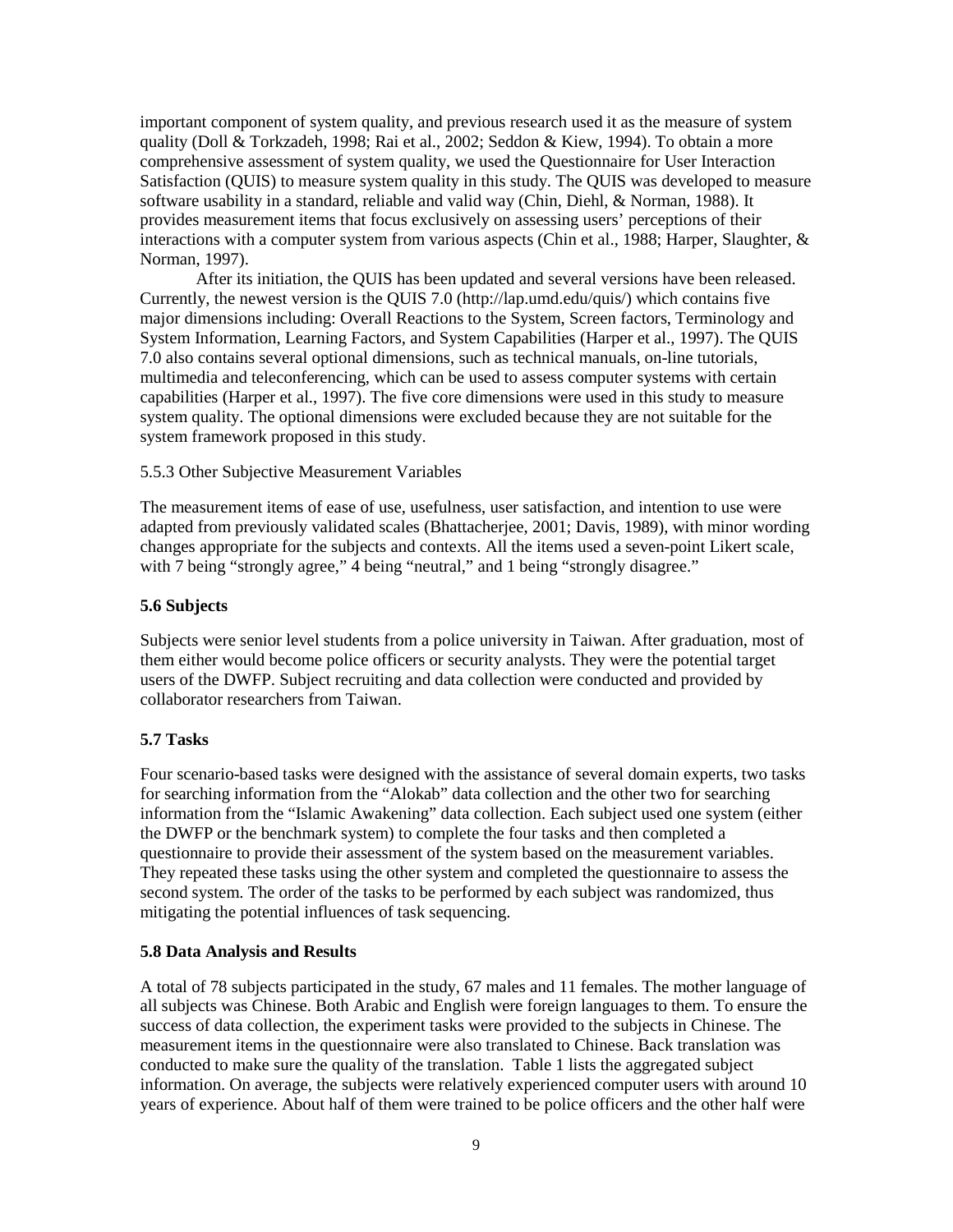trained to be security analysts. They had limited English reading and writing ability, and none of them could either read or write in Arabic.

| <b>Atrribute</b>                    | <b>Subjects' Characteristics</b>                       |
|-------------------------------------|--------------------------------------------------------|
| Gender                              | Male: 67; Female: 11                                   |
| Age                                 | Mean: 25.01; Std dev: 6.67                             |
| Years of using computer             | Mean: 9.86; Std dev: 3.16                              |
| Training focus                      | Being police officers: 41; Being security analysts: 37 |
| General computer skill <sup>1</sup> | Mean: 4.08; Std dev: 1.11                              |
| English ability <sup>2</sup>        | Mean: 3.85; Std dev: 1.25                              |
| Arabic ability <sup>2</sup>         | Mean: 1; Std dev: 0                                    |

|  |  | Table 1. Aggregated subject information |  |  |
|--|--|-----------------------------------------|--|--|
|--|--|-----------------------------------------|--|--|

*Note*. <sup>1</sup>Rating scale ranges from 1 to 7, with 1 being very unskilled and 7 being very skilled. <sup>2</sup>Rating scale ranges from 1 to 7, with 1 being "can neither read nor write" and 7 being "can read and write very fluently."

Table 2 summarizes the mean and standard deviation values of all measurement dimensions. On average, a user needed 2.33 minutes to complete a multilingual search task when using the DWFP but spent 3.19 minutes when supported by the benchmark system. On average, a user achieved 61.86% accuracy when using the DWFP to complete multilingual search tasks but had 43.40% accuracy when using the benchmark system. For the subjective measurement dimensions, the average ratings toward the DWFP were all above the midpoint (i.e., score of 4) of the 7-point Likert scale, ranging from 4.48 to 4.86. The average ratings toward the benchmark system were all slightly below the midpoint, ranging from 3.20 to 3.83.

| <b>Measure</b>                                            | <b>DWFP</b> |         | <b>Benchmark System</b> |         |
|-----------------------------------------------------------|-------------|---------|-------------------------|---------|
|                                                           | Mean        | Std dev | Mean                    | Std dev |
| Efficiency                                                | 2.33        | 1.06    | 3.19                    | 1.67    |
| <b>Effectiveness</b>                                      | 61.86%      | 28.34%  | 43.30%                  | 25.77%  |
| System Quality - A. Overall Reactions to the<br>System    | 4.53        | 1.05    | 3.34                    | 1.22    |
| System Quality - B. Screen                                | 4.72        | 1.10    | 3.58                    | 1.28    |
| System Quality - C. Terminology and System<br>Information | 4.56        | 0.90    | 3.82                    | 1.05    |
| System Quality - D. Learning                              | 4.48        | 1.14    | 3.51                    | 1.28    |
| System Quality - E. System Capabilities                   | 4.79        | 0.74    | 3.83                    | 1.09    |
| Ease of Use                                               | 4.79        | 1.20    | 3.37                    | 1.42    |
| <b>Usefulness</b>                                         | 4.86        | 1.13    | 3.60                    | 1.45    |
| <b>Satisfaction</b>                                       | 4.60        | 1.14    | 3.31                    | 1.45    |
| Intention to Use                                          | 4.73        | 1.29    | 3.20                    | 1.33    |

Table 2. Descriptive statistics

Note. Efficiency was measured in minutes. Effectiveness was measured by accuracy. Rating scale for the other measures ranges from 1 to 7, with 7 being the best.

The hypothesis testing results are shown in Table 5.3. All hypotheses were significant (pvalues < 0.0001). Users achieved significantly higher efficiency and accuracy when using the DWFP than using the benchmark system. Users perceived significantly higher information quality and system quality (in all five dimensions) of the DWFP than the benchmark system.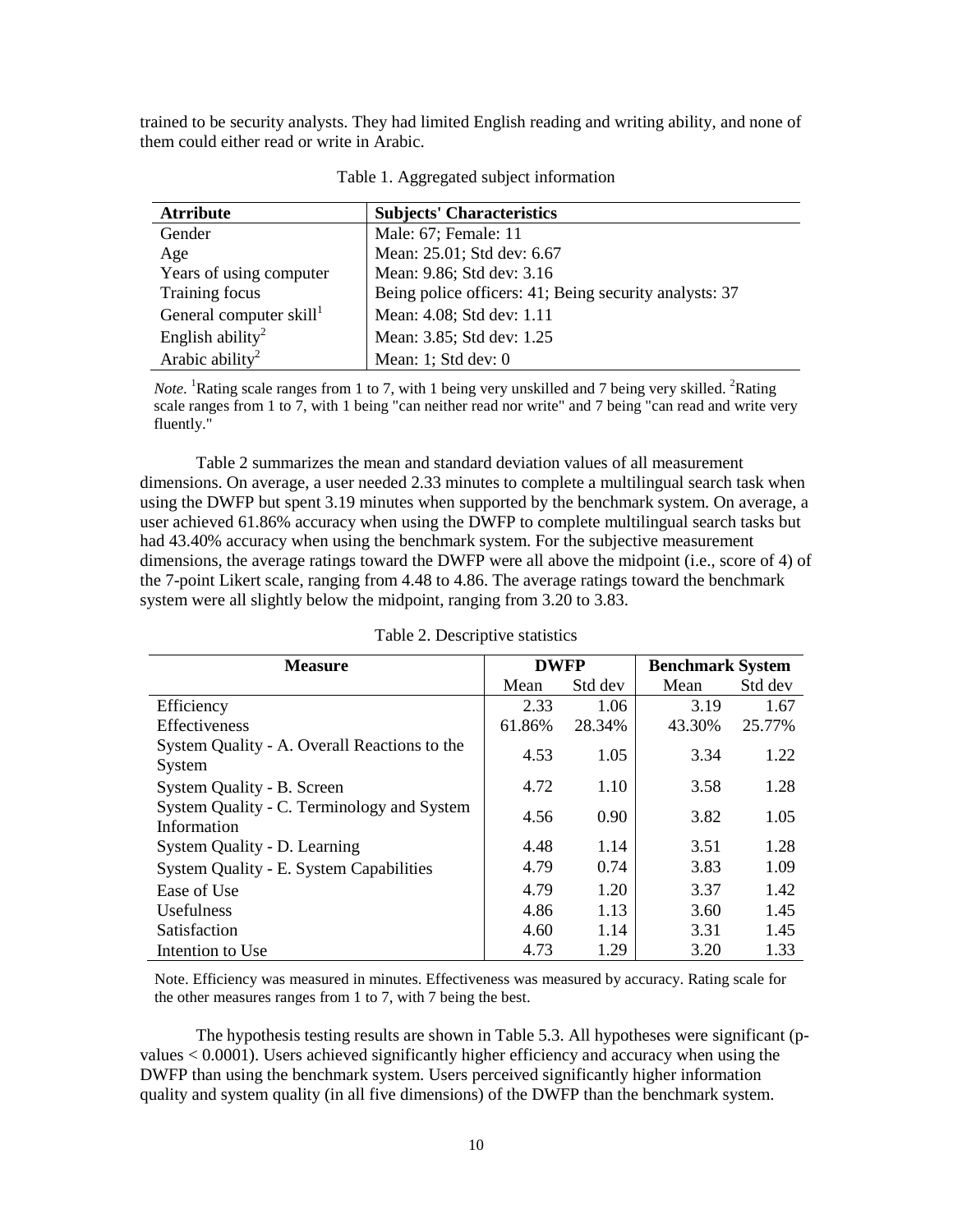Users perceived the DWFP to be significantly easier to use and more useful than the benchmark system. Users perceived significantly higher satisfaction of and intention to use the DWFP than the benchmark system. Users perceived significantly higher individual benefit and social benefit of the DWFP than the benchmark system.

| <b>Hypotheses</b> | <b>Measure</b>                                                   | p-value  | <b>Result</b> |
|-------------------|------------------------------------------------------------------|----------|---------------|
| H1                | Efficiency                                                       | < 0.0001 | Supported     |
| H <sub>2</sub>    | <b>Effectiveness</b>                                             | < 0.0001 | Supported     |
| H <sub>3</sub> a  | System Quality - A. Overall Reactions to<br>the System           | < 0.0001 | Supported     |
| H <sub>3</sub> b  | System Quality - B. Screen                                       | < 0.0001 | Supported     |
| H <sub>3c</sub>   | System Quality - C. Terminology and<br><b>System Information</b> | < 0.0001 | Supported     |
| H <sub>3</sub> d  | System Quality - D. Learning                                     | < 0.0001 | Supported     |
| H3e               | System Quality - E. System Capabilities                          | < 0.0001 | Supported     |
| H4                | Ease of Use                                                      | < 0.0001 | Supported     |
| H <sub>5</sub>    | <b>Usefulness</b>                                                | < 0.0001 | Supported     |
| H <sub>6</sub>    | <b>Satisfaction</b>                                              | < 0.0001 | Supported     |
| H7                | Intention to Use                                                 | < 0.0001 | Supported     |

Table 3. Hypothesis testing results

Note. All supported at  $\alpha=0.01$ .

### **6. Conclusions and Future Research Directions**

A large amount of unstructured/semi-structured data sources and multilingual content are major issues associated with user-generated social media data. To address these issues, an integrated framework of social media portal was developed. The framework enables an integrated access to various unstructured/semi-structured social media data sources by embedding three major capabilities: data integration, search support, and automatic multilingual translation support. The system framework is generic and can be applied to different domains. Based on the proposed framework, a prototype system, the DWFP, was built. This prototype system can be useful for security practitioners and researchers.

A user evaluation study was conducted to assess the performance of the proposed system framework. The involved subjects were from the domain area of the prototype system. They are the potential users of the system. Therefore, compared with using general subjects, the results of the evaluation studies could be more focused and convincing. The study systematically compared the DWFP with the benchmark system based on a wide range of measures related to various aspects of IS adoption and success. The test results showed that users achieved significantly higher efficiency and effectiveness, and perceived significantly higher system quality, ease of use, usefulness, satisfaction, and intention to use when using the DWFP. This demonstrated the advancement of the proposed system framework.

This study has some limitations that can be addressed in future research. First, the current system framework focuses on providing efficient and effective access to user-generated social media data in order to address the two issues of unstructured/semi-structured data sources and multilingual content. However, other key characteristics of social media data are also important and need to be incorporated into the system functionality design. For example, users leverage social media sites to communicate with others by sharing information and exchanging opinions. Thus, social network analysis can be used to examine their interactions. In addition to search and translation functions, future research needs to incorporate social network analysis functionality into the system.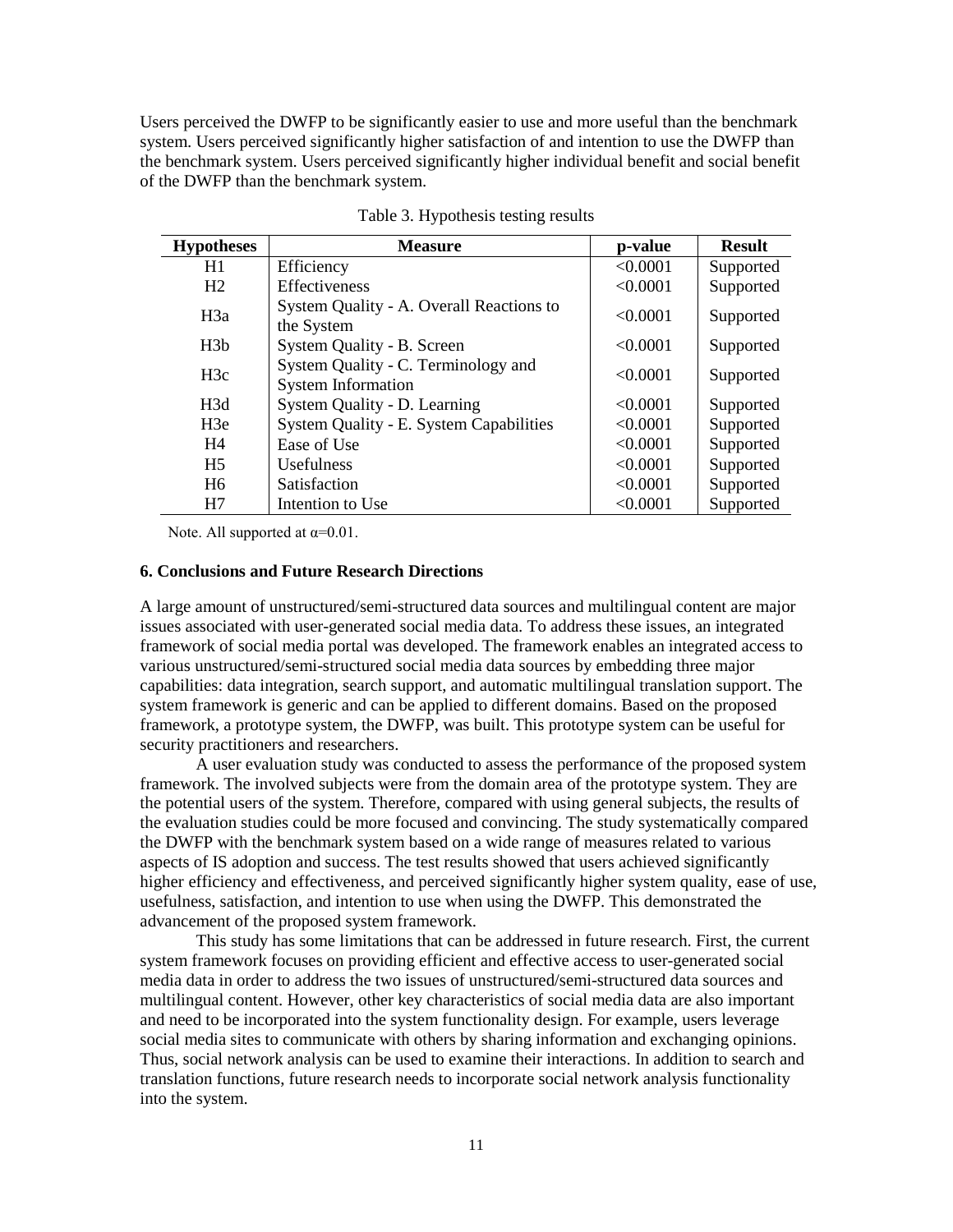Another key characteristic of social media is user-generated multimedia data. People can post pictures online and record and post audio and video files. All these types of files contain rich information about aspects of people and their opinions and behaviors. However, the current system framework focuses only on textual based user-generated content. Future research needs to incorporate other multimedia data sources such as sounds, pictures, and videos.

In addition, future research can also incorporate other analysis functions, such as sentiment analysis, automatic summarization, and user interactive visualization functions, into the system.

### **Acknowledgements**

This work is supported by the NSF Computer and Network Systems (CNS) Program, (CNS-0709338), September 2007 - August 2010 and HDTRA1-09-1-0058, July 2009 - July 2012. Any opinions, findings, and conclusions or recommendations expressed in this material are those of the author(s) and do not necessarily reflect the views of the National Science Foundation or DOD.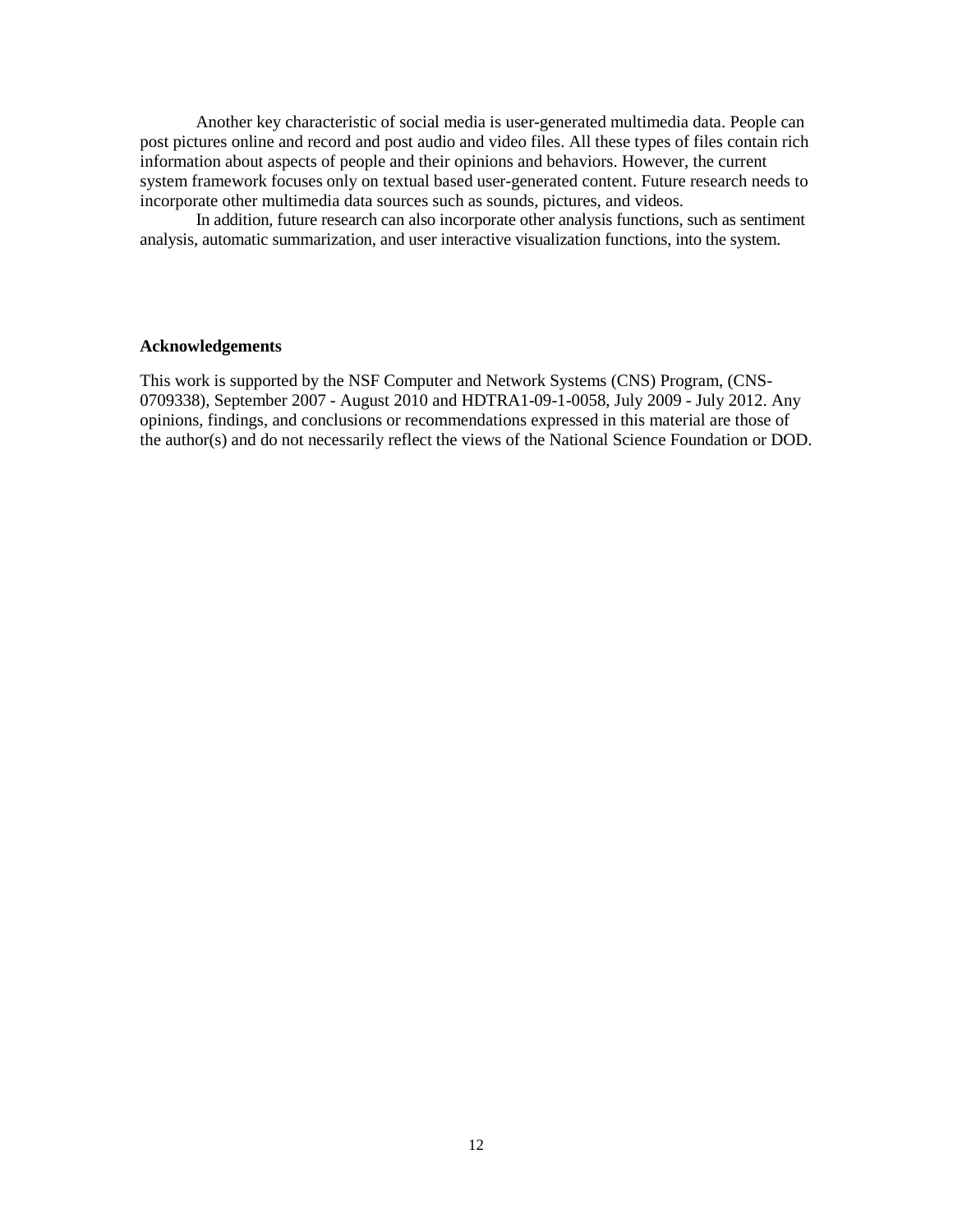### **References**

- <span id="page-13-3"></span>Abusalah, M., Tait, J., & Oakes, M. (2005). Literature Review of Cross Language Information Retrieval. World Academy of Science, Engineering and Technology*,* 4, 175-177.
- <span id="page-13-15"></span>Bhattacherjee, A. (2001). Understanding information systems continuance: An expectationconfirmation model. MIS Quarterly*,* 25(3), 351-370.
- <span id="page-13-1"></span>Chen, H. (2009). AI, E-government, and Politics 2.0. IEEE Intelligent Systems*,* 24(5), 64-86.
- <span id="page-13-0"></span>Chen, H. (2010). Business and Market Intelligence 2.0. IEEE Intelligent Systems*,* 25(1), 68-71.
- <span id="page-13-4"></span>Cheong, F.C. (Ed.). (1996). Internet Agents: Spiders, Wanderers, Brokers, and Bots. Indianapolis, IN: New Riders Publishing.
- <span id="page-13-14"></span>Chin, J.P., Diehl, V.A., & Norman, K.L. (1988). In Development of an instrument measuring user satisfaction of the human-computer interface (pp. 213-218). Paper presented at the Proceedings of SIGCHI '88, New York. ACM/SIGCHI.
- <span id="page-13-6"></span>Cho, J., & Garcia-Molina, H. (2000). The Evolution of the Web and Implications for an Incremental Crawler, Proceedings of the 26th International Conference on Very Large Databases (pp. 200-209). Cairo, Egypt: Morgan Kaufmann Publishers Inc.
- <span id="page-13-10"></span>Chung, W., Chen, H., & Nunamaker, J. (2005). A visual framework for knowledge discovery on the Web: An empirical study of business intelligence exploration. Journal of Management Information Systems*,* 21(4), 57-84.
- <span id="page-13-7"></span>Chung, W., Zhang, Y., Huang, Z., Wang, Z., Ong, T., & Chen, H. (2004). Internet searching and browsing in a multilingual world: An experiment on the Chinese Business Intelligence Portal (CBizPort). Journal of the American Society for Information Science and Technology (JASIST)*,* 55(9), 818-831.
- <span id="page-13-2"></span>Crystal, D. (2001). Weaving a web of linguistic diversity, Guardian Weekly, <http://www.guardian.co.uk/GWeekly/Story/0,3939,427939,00.html> (Retrieved Febrary 18, 2011).
- <span id="page-13-8"></span>Dang, Y., Zhang, Y., Chen, H., Hu, P.J.-H., Brown, S.A., & Larson, C. (2009). Arizona Literature Mapper: An integrated approach to monitor and analyze global bioterrorism research literature. Journal of the American Society for Information Science and Technology (JASIST)*,* 60(7), 1301-1319.
- <span id="page-13-9"></span>Dang, Y., Zhang, Y., Hu, P.J.-H., Brown, S.A., & Chen, H. (2011). Knowledge Mapping for Rapidly Evolving Domains: A Design Science Approach. Decision Support Systems*,* 50(2), 415-427.
- <span id="page-13-16"></span>Davis, F.D. (1989). Perceived usefulness, perceived ease of use, and user acceptance of information technology. MIS Quarterly*,* 13(3), 319-340.
- <span id="page-13-11"></span>DeLone, W.H., & McLean, E.R. (1992). Information Systems Success: The Quest for the Dependent Variable. Information Systems Research*,* 3(1), 60-95.
- <span id="page-13-12"></span>DeLone, W.H., & McLean, E.R. (2003). The DeLone and McLean model of information systems success: A ten-year update. Journal of Management Information Systems*,* 19(4), 9-30.
- <span id="page-13-13"></span>Doll, W.J., & Torkzadeh, G. (1998). The measurementof end-user computing satisfaction. MIS Quarterly*,* 12(June), 259-273.
- <span id="page-13-5"></span>Fu, T., Abbasi, A., & Chen, H. (2010). A focused crawler for Dark Web forums. Journal of the American Society for Information Science and Technology (JASIST)*,* 61(6), 1213-1231.